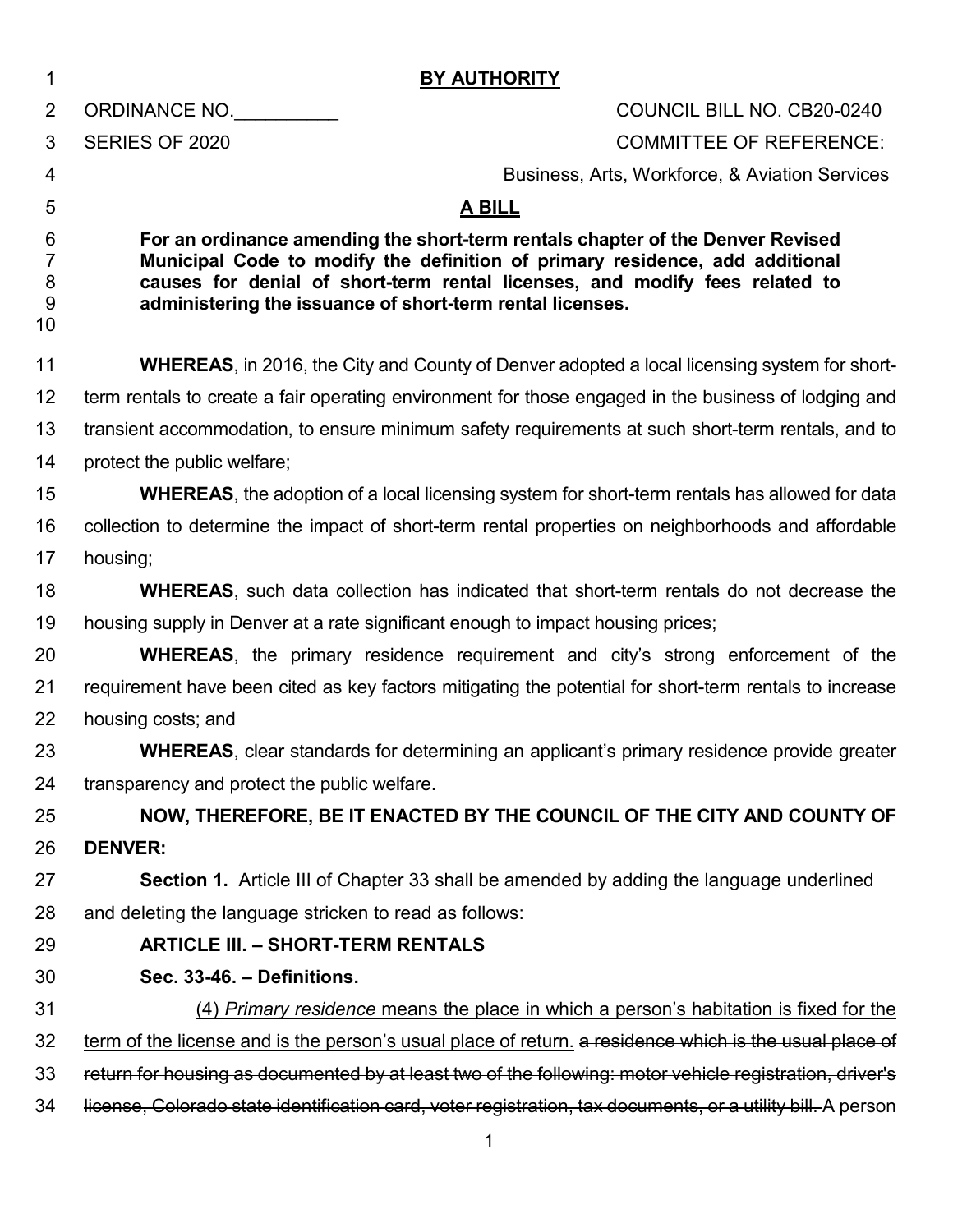1 can only have only one primary residence.

 (5) *Short-term rental* means any primary residence dwelling unit used offered, 3 provided, or operated as for lodging accommodations to transients guests in exchange for remuneration for a period of less than thirty (30) consecutive days, but does not include a facility licensed pursuant to article I of chapter 26 or article II of chapter 33. "Dwelling unit" has the meaning set forth in the Denver Zoning Code.

# **Sec. 33-47. – Licensing requirement.**

**After December 31, 2016, i** It shall be unlawful to offer, provide, or operate a short-term rental 9 in the City and County of Denver without first obtaining a license duly issued therefor by the director 10 under as provided in this article III and in compliance with any and all applicable eity laws and regulations adopted pursuant thereto.

## **Sec. 33-48. – Application.**

 (a) Before any license under this article is issued, an application shall be submitted to the director pursuant to chapter 32. All applications shall be made upon forms provided by the director. The director may, at the director's discretion, require additional documentation associated with the application as may be necessary to enforce the requirements of this article III or chapter 32. In addition to any other requirements, applicants shall provide the following documentation showing the official City and County of Denver address of the short-term rental:

- 
- (1) A valid Colorado driver's license or a valid Colorado state identification card; and (2) At least two of the following documents indicating that the short-term rental is the applicant's primary residence:
- a. Proof of valid motor vehicle registration,
- b. Proof of voter registration,
- 24 c. Federal or state tax returns or other financial documentation,
- d. A utility bill, or
- **Example 26** e. Any other legal documentation deemed sufficient by the director which is 27 pertinent to establishing primary residency; and
- (3) Proof of possession of the short-term rental, either by valid warranty deed, valid lease, or other verification of the tenant's right to possession of the premises. If the applicant does not own the dwelling unit, the applicant must also provide written documentation from the property owner allowing the applicant to conduct a short-term rental on the proposed licensed premises; and (4) A valid city lodger's tax account number issued pursuant to chapter 53.
- (b) The applicant shall self-certify that the information on the application is accurate and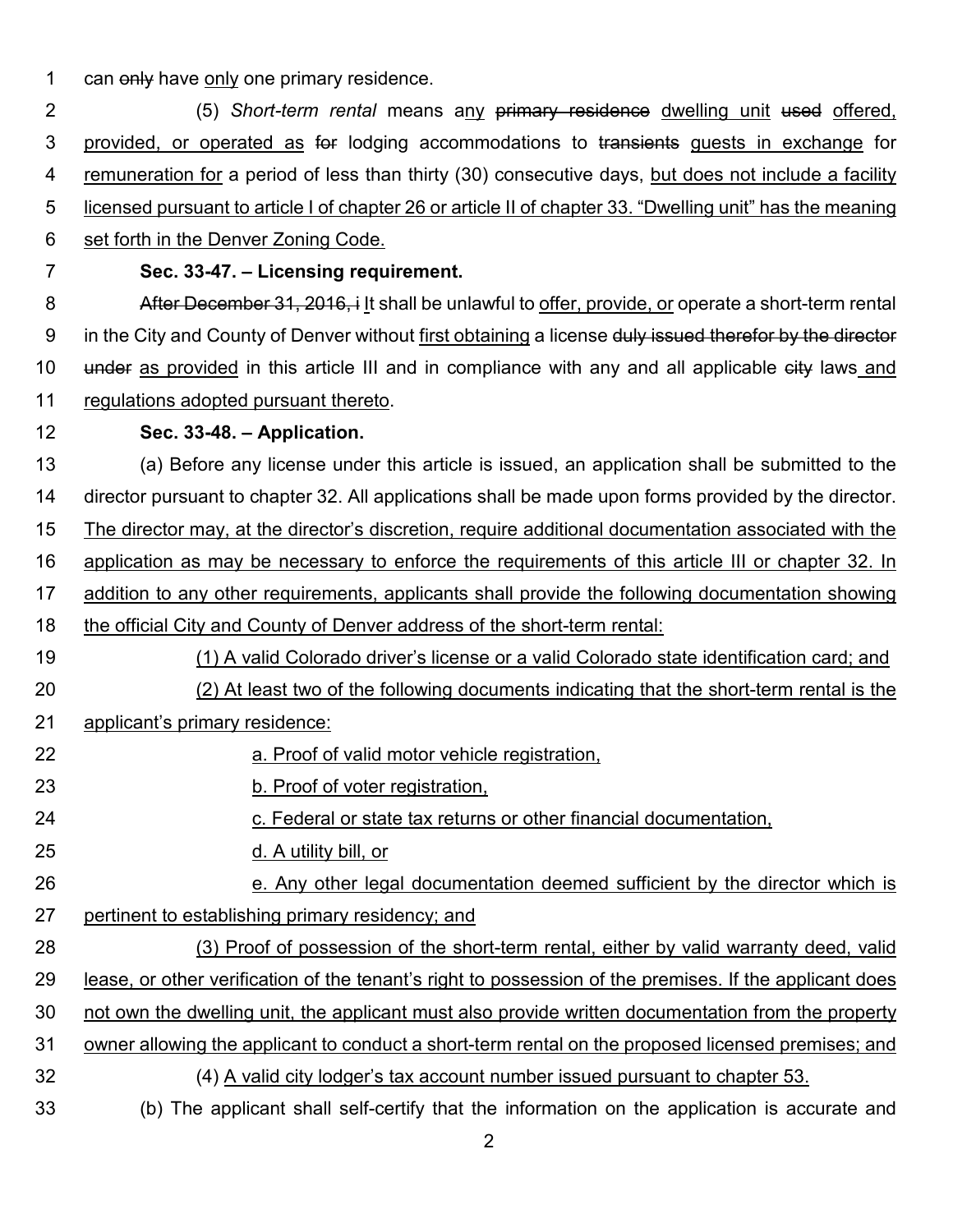truthful under penalty of perjury under the laws of the State of Colorado.

 (c) The director may, at the director's discretion, require addition documentation associated with the application as may be necessary to enforce the requirements of this article or chapter 32.

- (cd) The applicant must be a legal resident of the United States of America.
- (de) The applicant shall possess a valid city lodger's tax account number pursuant to chapter 53.
- (f) The property where the licensed premises are located must be the applicant's primary residence.

 (g) The applicant must provide proof of possession of the licensed premises, either by warranty deed or valid lease. If the applicant does not own the property where the licensed premises are located, the applicant must provide written documentation from the property owner allowing short-term rentals on the licensed premises.

 (h) Any application submitted pursuant to this article III must be completed within one (1) 14 year of the date the application is filed and the application fee is paid. Any application that remains pending after the expiration of one-year time period, shall be administratively closed and the director shall deny the issuance of a license denied. Once an application expires, the applicant must begin 17 the licensing process anew.

#### **Sec. 33-49. - Unlawful acts.**

 (a) *Safety requirements*. Each short-term rental shall have a smoke detector, carbon monoxide detector, and fire extinguisher on the licensed premises during each short-term rental 21 occupancy. It shall be unlawful to operate a short-term rental without a functioning smoke detector, 22 carbon monoxide detector, and  $\theta$  fire extinguisher on the licensed premises.

 (d) *Advertising*. It shall be unlawful to advertise an short-term rental without the license number clearly displayed on the face of the advertisement. For the purpose of this section, the terms "advertise," "advertising" or "advertisement" mean the act of drawing the public's attention to a short-26 term rental in order to promote the availability of the short-term rental.

 (e) [*Insurance*.] It shall be unlawful to operate a short-term rental without, fire, hazard and liability insurance within the liability coverage limits set by the director.

#### **Sec. 33-50. – Brochures.**

Each short-term rental shall provide a brochure on the licensed premises that includes the

31 licensee's contract contact information, a local responsible party's contract contact information,

32 and any necessary emergency contract contact information. For the purposes of this section,

"local responsible party" means an individual located in the City and County of Denver during the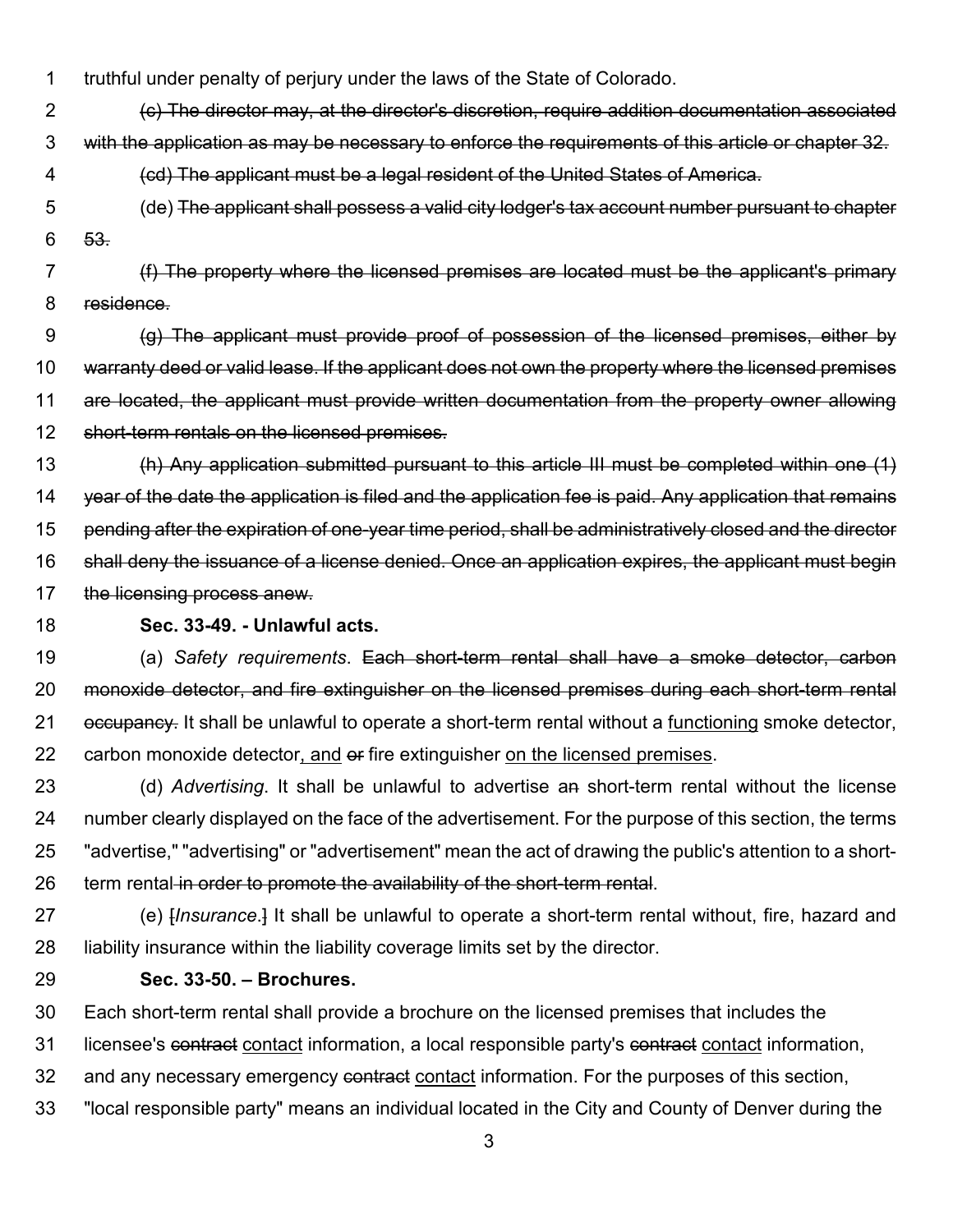entire length of the short-term rental period who has access to the licensed premises and is authorized to make decisions regarding the licensed premises. The brochure shall also provide information pertinent to the neighborhood where the short-term rental is located including, but not limited to, parking restrictions, restrictions on noise and amplified sound, trash collection schedule, relevant water restrictions, fire evacuation routes, and any other information, as required by the director, applicable to the short-term rental and the surrounding neighborhood.

#### **Sec. 33-51. – Licenses non-transferable.**

 No license granted pursuant to this article shall be transferable from one (1) person to another 9 or from one (1) location to another. This license is non-transferrable. The department shall not accept any request to transfer ownership or location of any license or license application. Any attempt to transfer location or ownership of a license shall render the license subject to suspension or revocation pursuant to chapter 32.

### **Sec. 33-52. – Term license, renewal.**

 (c) Upon receipt of an application for renewal of the license, the director may set a hearing in accordance with the requirements in chapter 32 if there is reasonable cause to believe that:

- (1) The licensee has violated any ordinance of the city, state or federal law on the 17 licensed premises or has permitted such a violation on the premises by any other person; or
- (2) There are grounds for denial, suspension, revocation, or other licensing sanctions 19 as provided in chapter 32 or this article III.
- (c) In addition to the grounds set forth in Chapter 32 of this Code, a short-term rental license may not be renewed if there are causes for denial, suspension, revocation or other licensing sanctions as provided in chapter 32 or this article III, or rules and regulations promulgated thereto.
- (d) Except where the director has received a complete renewal application along with the requisite fees, it shall be unlawful for any person to operate a short-term rental after the expiration date recorded upon the face of the short-term rental license.
- **Sec. 33-53. – Issuance or denial.**
- No license authorized under this chapter shall issue or renew unless the license is in 28 compliance with chapter 32 of this Code. In addition to the grounds set forth in chapter 32 of this Code, a license shall be denied under this article III if:
- (a) The short-term rental is not the applicant's primary residence. In determining whether a
- location is the applicant's primary residence for short-term rental licensing purposes, the director
- may consider any of the following applicable factors: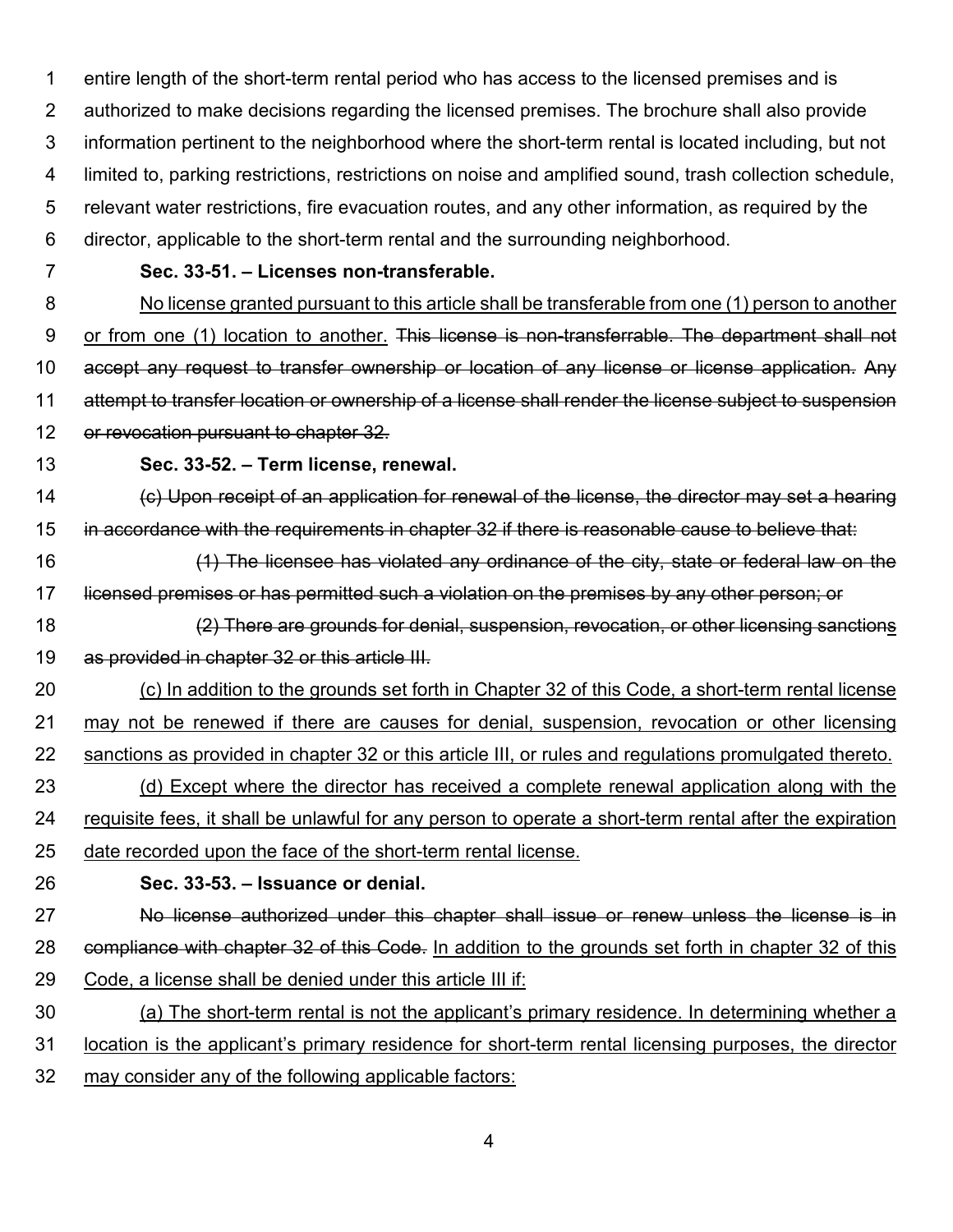- (1) Whether the applicant has or claims any other location for domestic, legal, billing,
	- 2 voting, or licensing purposes;
	- (2) Whether and how often the applicant returns to the short-term rental or resides at any other location within a calendar year;
	- (3) Whether the address listed on an applicant's legal documents or tax assessment records is different than the address of the short-term rental;
	- (4) Whether an applicant's business pursuits, employment, income sources, residence for income or other tax purposes, leaseholds, situs of personal and real property, and motor vehicle registration indicate that the short-term rental is the applicant's primary residence;
	- (5) Whether the amount of time that the short-term rental has been, or will be, rented within the calendar year indicates the short-term rental is or is not the applicant's primary residence;
	- (6) Whether the applicant is actively deployed in the United States military; or
	- (7) Whether any other relevant information discovered by the director or submitted by the applicant indicates that the short-term rental is or is not the applicant's primary residence.
	- (b) There is good cause to deny the application. The term "good cause" means:
	- (1) Evidence that an applicant or licensee has violated, does not meet, or has failed 17 to comply with any of the terms or conditions placed on his license, any city or state law, or any
	- rules and regulations promulgated thereunder, including but not limited to the Denver Zoning Code,
	- section 11.8.10, as amended;
	- (2) Evidence that the short-term rental has previously been, or will be, operated in a 21 manner that adversely affects the public health, safety, or welfare of the immediate neighborhood in which the short-term rental is located.
	- (d) The applicant fails to provide a complete application and documentation required pursuant to section 33-48.
	- (e) The applicant fails to obtain or maintain insurance in the amounts set by the director.
	- (f) The application fails to comply with any state or local laws, or any rules and regulations adopted pursuant thereto.
	- **Sec. 33-54. Disciplinary actions; sanctions; penalties.**
	- (a) In addition to the grounds provided in chapter 32 of this Code, a short-term rental license may be suspended or revoked for any of the grounds for denial set forth in section 33-53 of this article III.